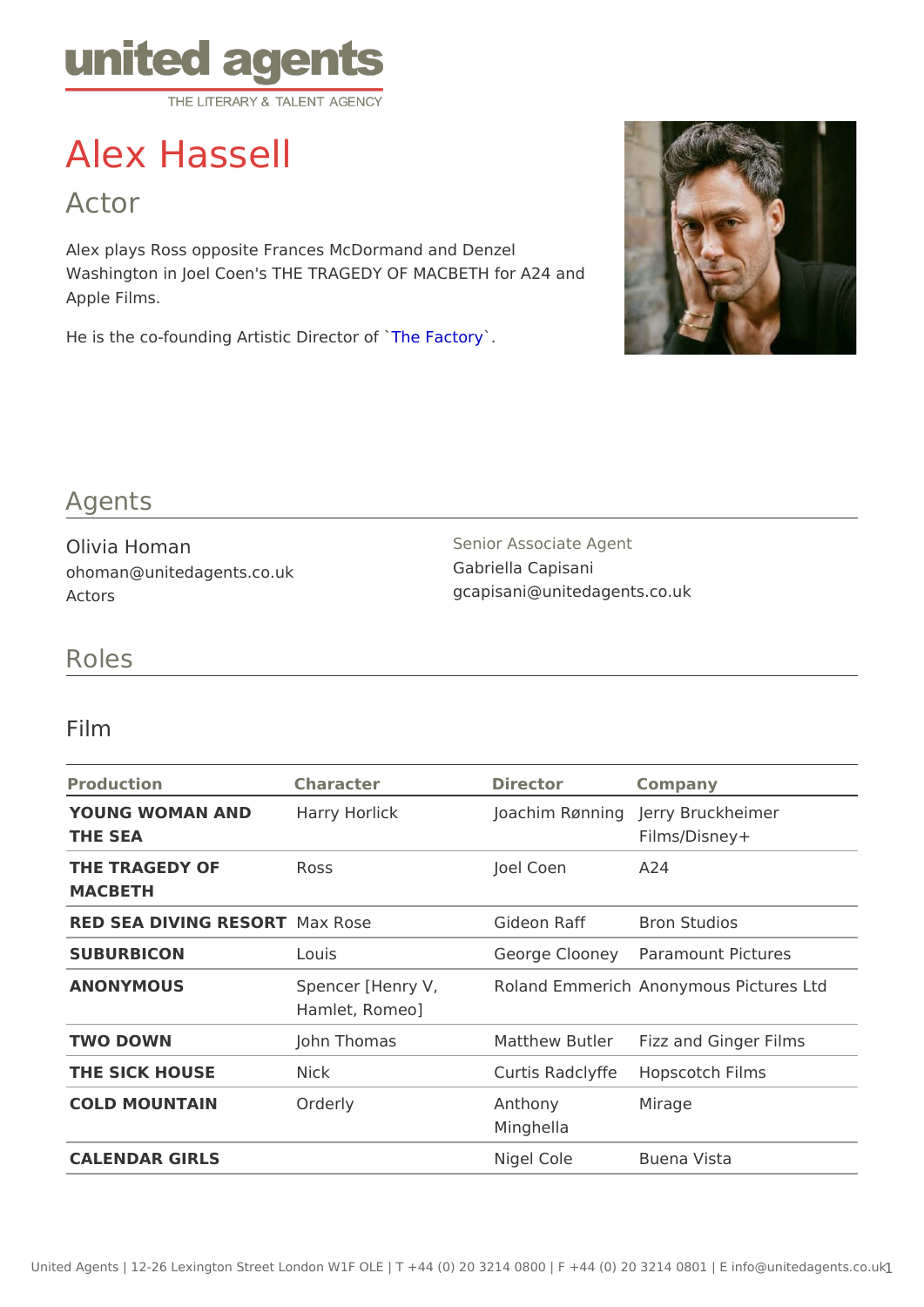## Television

| <b>Production</b>                                                 | <b>Character</b>             | <b>Director</b>            | <b>Company</b>            |
|-------------------------------------------------------------------|------------------------------|----------------------------|---------------------------|
| <b>HIS DARK MATERIALS</b>                                         | Metatron                     | Various                    | <b>BBC</b>                |
| <b>COWBOY BEBOP</b>                                               | <b>Vicious</b>               | Alex Garcia Lopez          | <b>Netflix</b>            |
| <b>THE MINIATURIST</b>                                            | Johannes                     | <b>Guillem Morales</b>     | <b>BBC</b>                |
| <b>SILENT WITNESS</b>                                             | Simon                        | <b>Nick Renton</b>         | <b>BBC</b>                |
| <b>WAY TO GO</b>                                                  | Phillip                      | <b>Catherine Morshead</b>  | <b>BBC</b>                |
| <b>BIG THUNDER</b>                                                | <b>Abel White</b>            | Rob Bowman                 | <b>ABC</b>                |
| <b>LIFE OF CRIME</b>                                              | Gary Nash                    | Jim Loach                  | Loc Film Productions      |
| <b>HUSTLE</b>                                                     | <b>Viscount Manley</b>       | John McKay                 | <b>BBC</b>                |
| <b>A COP IN PARIS</b>                                             | Piet Nykvist                 | <b>Charlotte Sieling</b>   | Atlantique<br>Productions |
| <b>MIRANDA</b>                                                    |                              | Juliet May                 | <b>BBC</b>                |
| <b>LOVESOUP</b>                                                   | Jake Randall                 | Christine Gernon           | <b>BBC</b>                |
| <b>BONKERS</b>                                                    | Felix                        | Juliet May                 | <b>ITV</b>                |
| <b>TORCHWOOD</b>                                                  | Mark                         | Andy Goddard               | <b>BBC</b>                |
| <b>QUEEN OF SWORDS</b>                                            | Andreo Ray                   | Peter Ellis                | Paramount                 |
| <b>ROBIN HOOD</b>                                                 | 2nd Sheriff's Man John McKay |                            | <b>Tiger Aspect</b>       |
| <b>MURPHY'S LAW</b>                                               | Scott                        | Andy Goddard               | <b>Tiger Aspect</b>       |
| <b>PEPYS</b>                                                      | <b>Balty</b>                 | Oliver Parker              | <b>BBC</b>                |
| <b>BOUDICA</b>                                                    | Roman Officer                | <b>Bill Anderson</b>       | Box TV                    |
| <b>DEATH IN HOLY ORDERS</b>                                       | Peter Buckhurst              | Jonny Campbell             | <b>BBC</b>                |
| <b>DANIELLE CABLE-EYE WITNESS</b> Stephen Cameron Adrian Shergold |                              |                            | Granada                   |
| <b>MURDER IN MIND</b>                                             | Jules                        | Paul Knight/Adrian<br>Bean | <b>BBC</b>                |
| <b>KENNETH TYNAN : IN PRAISE</b><br><b>OF HARDCORE</b>            | Mike                         | Chris Durlacher            | <b>BBC</b>                |
| <b>HAWKINS</b>                                                    | Actor                        | Robin Shepperd             | <b>BBC</b>                |

## Stage

| <b>Production</b>                           | <b>Character</b> | <b>Director</b> | Company                 |
|---------------------------------------------|------------------|-----------------|-------------------------|
| <b>PIGS AND DOGS</b>                        |                  | Dominic Cooke   | The Royal Court Theatre |
| I'M NOT RUNNING                             | Jack Gould       | Neil Armfield   | <b>National Theatre</b> |
| <b>HENRY V</b>                              | Henry            | Gregory Doran   | RSC/Barbican/BAM        |
| <b>HENRY IV PARTS I &amp; II</b> Prince Hal |                  | Greg Doran      | RSC/Barbican/BAM        |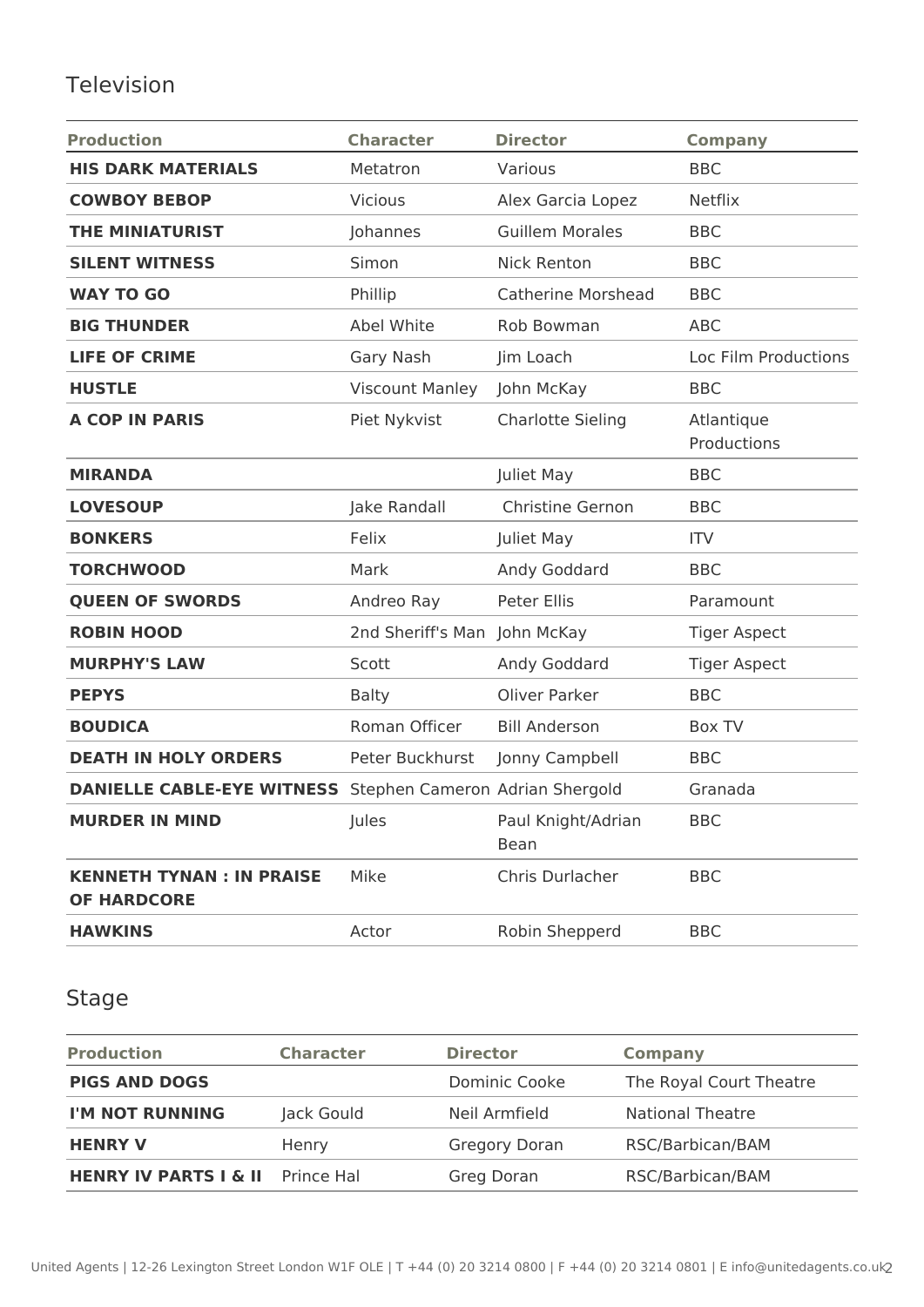| <b>Production</b>                          | <b>Character</b>                | <b>Director</b>        | <b>Company</b>                                                 |
|--------------------------------------------|---------------------------------|------------------------|----------------------------------------------------------------|
| <b>DEATH OF A</b><br><b>SALESMAN</b>       | <b>Biff</b>                     | <b>Gregory Doran</b>   | <b>RSC/West End</b>                                            |
| <b>A MIDSUMMER</b><br><b>NIGHT'S DREAM</b> | Demetrius                       | Nancy Meckler          | <b>RSC</b>                                                     |
| <b>THE CARETAKER</b>                       | Mick                            |                        | Christopher Hampton Liverpool Everyman /<br>Theatre Royal Bath |
| <b>THE CITY MADAM</b>                      | Maurice                         | <b>Dominic Hill</b>    | <b>RSC</b>                                                     |
| <b>CARDENIO</b>                            | Fernando                        | Greg Doran             | <b>RSC</b>                                                     |
| <b>TURANDOT</b>                            |                                 | <b>Anthony Clark</b>   | <b>Hampstead Theatre</b>                                       |
| <b>THE SEAGULL</b>                         | Trigorin                        | <b>Tim Carroll</b>     | The Factory                                                    |
| <b>HAMLET</b>                              | Hamlet                          | <b>Tim Carroll</b>     | The Factory                                                    |
| <b>OTHELLO</b>                             | Cassio                          | Kathryn Hunter         | <b>RSC</b>                                                     |
| <b>I AM SHAKESPEARE</b>                    |                                 | <b>Matthew Warchus</b> | <b>Chichester Festival Theater</b>                             |
| <b>UNTITLED WORKSHOP</b>                   |                                 | <b>Richard Wilson</b>  | <b>Royal Court Theatre</b>                                     |
| <b>THE TEMPEST</b>                         | Caliban, Ferdinand<br>& Gonzale | <b>Tim Carroll</b>     | Shakespeare's Globe                                            |
| <b>THE STORM</b>                           |                                 | <b>Tim Carroll</b>     | <b>Shakespeares Globe</b>                                      |
| <b>A MIDSUMMER'S</b><br><b>NIGHT DREAM</b> | Lysander & Flute                | <b>Tim Carroll</b>     | Orchestra of the Age of<br>Enlightenment                       |
| <b>MEASURE FOR</b><br><b>MEASURE</b>       | Claudio                         | Jon Dove               | Shakespeare's Globe                                            |
| <b>DEATH OF A</b><br><b>SALESMAN</b>       | Happy                           | Jon Dove               | Royal Lyceum, Edinburgh                                        |
| <b>BLOOD AND ICE</b>                       | <b>Byron</b>                    | <b>Graham McLaren</b>  | Royal Lyceum, Edinburgh                                        |
| <b>HARDCORE</b>                            | Craig                           | Russell Labey          | Pleasance Theatre,<br>Edinburgh                                |
| <b>THE SEAGULL</b>                         | Medvedenko                      | Grainne Byrne          | Central School of Speech<br>and Drama                          |
| <b>SWEENEY TODD</b>                        | Anthony Hope                    | John Abulafia          | Central School of Speech &<br>Drama                            |
| <b>THE LONDON CUCKOLD Dashwell</b>         |                                 | Paul Tomlinson         | Central School of Speech<br>and Drama                          |
| <b>KING LEAR</b>                           | King Lear                       | Sean McLevy            | Central School of Speech<br>and Drama                          |
| THE MAN OF MODE                            | Mr Medley                       | Antony Tuckey          | Central School of Speech<br>and Drama                          |
| THE MAN WHO HAD<br><b>ALL THE LUCK</b>     | Augie Belfast / Falk            | Percy Steven           | Central School of Speech<br>and Drama                          |
| <b>TWELFTH NIGHT</b>                       | Malvolio                        | Peter McAllister       | Central School of Speech<br>and Drama                          |